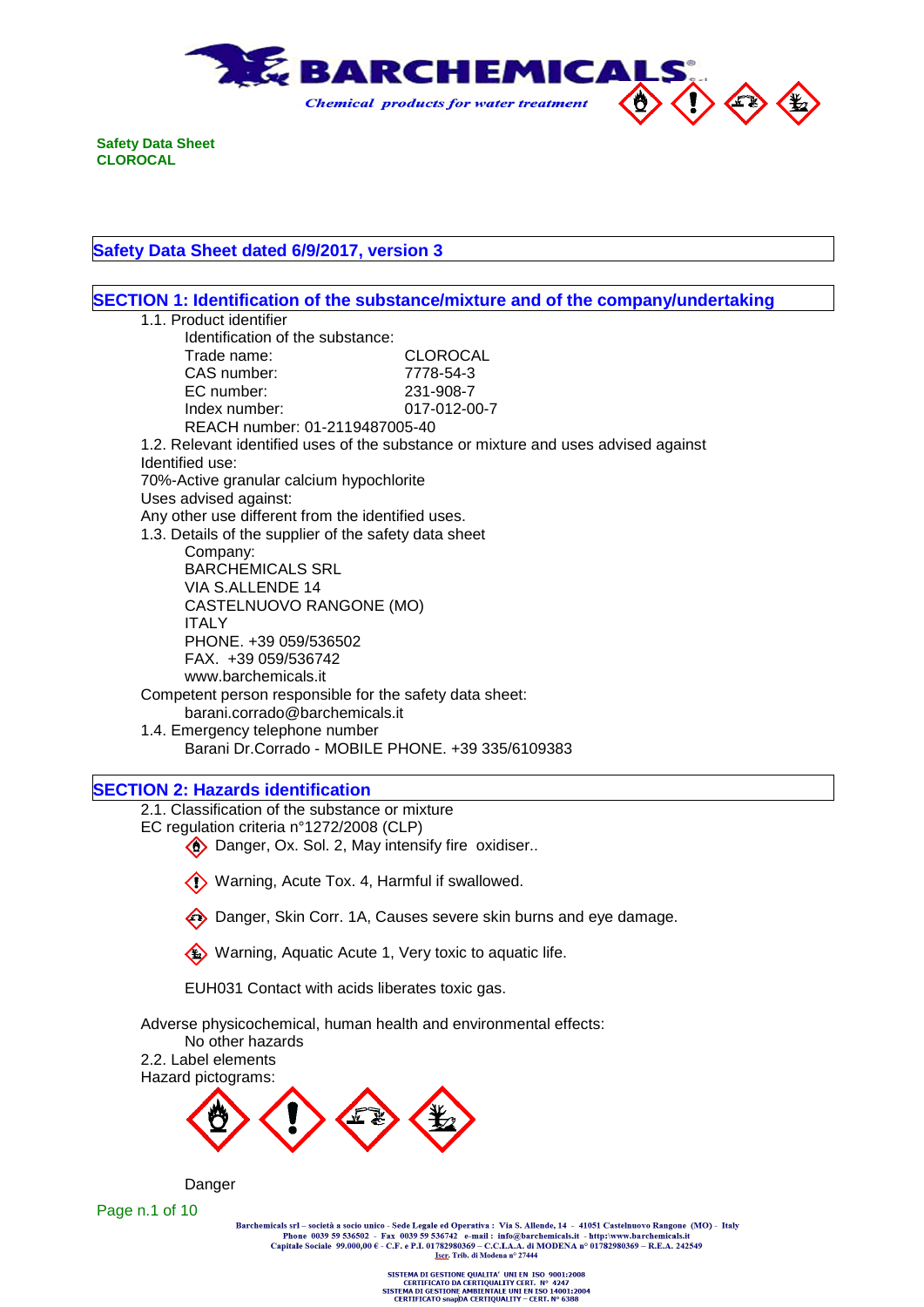

Hazard statements:

H272 May intensify fire; oxidiser.

H302 Harmful if swallowed.

H314 Causes severe skin burns and eye damage.

H400 Very toxic to aquatic life.

Precautionary statements:

P102 Keep out of reach of children.

P210 Keep away from heat, hot surfaces, sparks, open flames and other ignition sources. No smoking.

P280 Wear protective gloves and eye/face protection.

P301+P330+P331 IF SWALLOWED: rinse mouth. Do NOT induce vomiting.

P303+P361+P353 IF ON SKIN (or hair): Take off immediately all contaminated clothing. Rinse skin with water/ shower.

P305+P351+P338 IF IN EYES: Rinse cautiously with water for several minutes. Remove contact lenses, if present and easy to do. Continue rinsing.

## Special Provisions:

EUH031 Contact with acids liberates toxic gas.

#### **Contains**

calcium hypochlorite

Special provisions according to Annex XVII of REACH and subsequent amendments: None

2.3. Other hazards

vPvB Substances: None - PBT Substances: None

Other Hazards:

No other hazards

# **SECTION 3: Composition/information on ingredients**

## 3.1. Substances

Identification of the substance: Chemical characterization: calcium hypochlorite Trade code: 210102011BIS CAS number: 7778-54-3 EC number: 231-908-7 REACH number: 01-2119487005-40

**Qty Name Ident. Number Classification**  $>= 90\%$  calcium hypochlorite | Index number: 017-012-00-7 CAS: 7778-54-3 EC: 231-908-7  $RFACH$  No $\cdot$  01-2119487005- 40 2.14/2 Ox. Sol. 2 H272  $\bigotimes$  3.1/4/Oral Acute Tox. 4 H302  $\bigotimes$  3.2/1A Skin Corr. 1A H314  $4.1/A1$  Aquatic Acute 1 H400 EUH031

3.2. Mixtures N.A.

# **SECTION 4: First aid measures**

4.1. Description of first aid measures

In case of skin contact:

Areas of the body that have - or are only even suspected of having - come into contact with the product must be rinsed immediately with plenty of running water and possibly with soap. Remove contaminated clothing immediatley and dispose off safely. OBTAIN IMMEDIATE MEDICAL ATTENTION.

In case of eyes contact:

#### Page n.2 of 10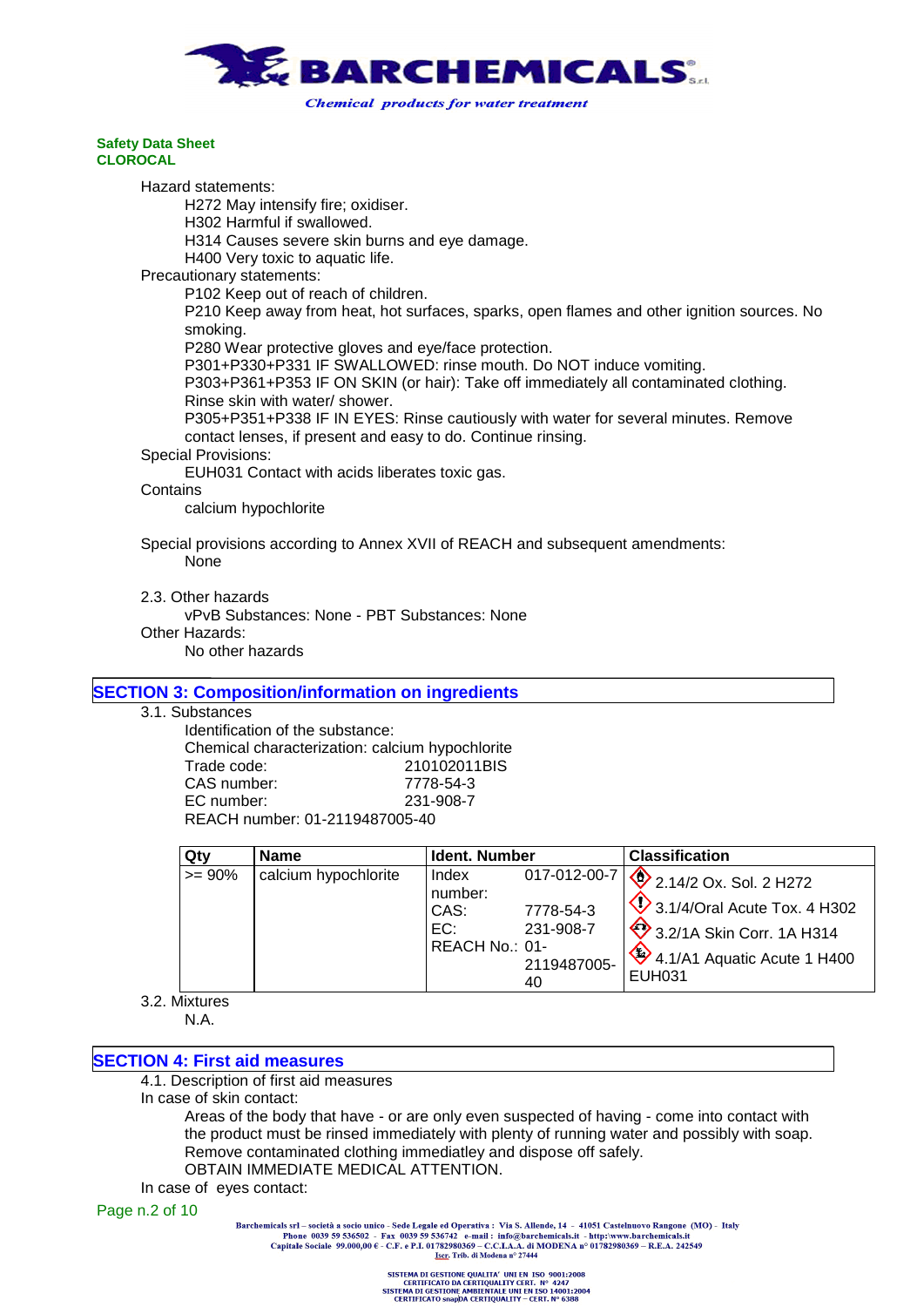

After contact with the eyes, rinse with water with the eyelids open for a sufficient length of time, then consult an opthalmologist immediately.

Protect uninjured eye.

In case of Ingestion:

Rinse well your mouth

Do not under any circumstances induce vomiting. OBTAIN A MEDICAL EXAMINATION IMMEDIATELY.

#### In case of Inhalation:

Remove casualty to fresh air and keep warm and at rest.

In case of breathing difficult, bring the injured person into the open air and store it in a comfortable position for breathing. Consult a physician.

If breathing is irregular or stopped, administer artificial respiration.

4.2. Most important symptoms and effects, both acute and delayed

**Cough** 

Gastrointestinal disorders

4.3. Indication of any immediate medical attention and special treatment needed

In case of accident or unwellness, seek medical advice immediately (show directions for use or safety data sheet if possible).

Treatment:

After contact with skin, wash immediately with plenty of soap and water.

In case of contact with eyes, rinse immediately for at least 15 minutes under running water with eyelids held open, consult an eye specialist.

If swallowed, rinse mouth and drink water. Consult a doctor as soon as possible.

In case of inhalation seek medical advice immediately and show the container or label.

## **SECTION 5: Firefighting measures**

5.1. Extinguishing media

Suitable extinguishing media:

Full jet water.

Water spray, heavy alcohol foam, dry chemical or carbon dioxide.

Extinguishing media which must not be used for safety reasons:

Do not use dry chemical extinguishers containing ammonium base compounds.

5.2. Special hazards arising from the substance or mixture

In case of fire or overheating, a pressure increase will occur with the possibility of breaking the container. This material is highly toxic to aquatic life with long-term effects. Contaminated water with this material must be contained and must be prevented from accessing waterways, sewers or drains.

Do not inhale explosion and combustion gases.

Combustion of the product produces chlorine gas.

5.3. Advice for firefighters

Immediately isolate the area by removing all persons from the area of the accident in the event of a fire. No action shall be taken involving any personal risk or without proper training. Firefighters must wear protective equipment and self-contained breathing apparatus (SCBA) with a full-face mask on the working face at positive pressure. Fire extinguishers (including helmets, protective boots and gloves) conforming to European Standard EN469 will provide basic protection for chemical accidents.

## **SECTION 6: Accidental release measures**

- 6.1. Personal precautions, protective equipment and emergency procedures
	- Evacuate the surrounding areas.

Prevent entry of foreign and unprotected personnel.

Eliminate all free flames and possible sources of ignition.

Wear personal protection equipment.

Avoid breathing vapors or mists.

Wear breathing apparatus if exposed to vapours/dusts/aerosols.

See protective measures under point 7 and 8.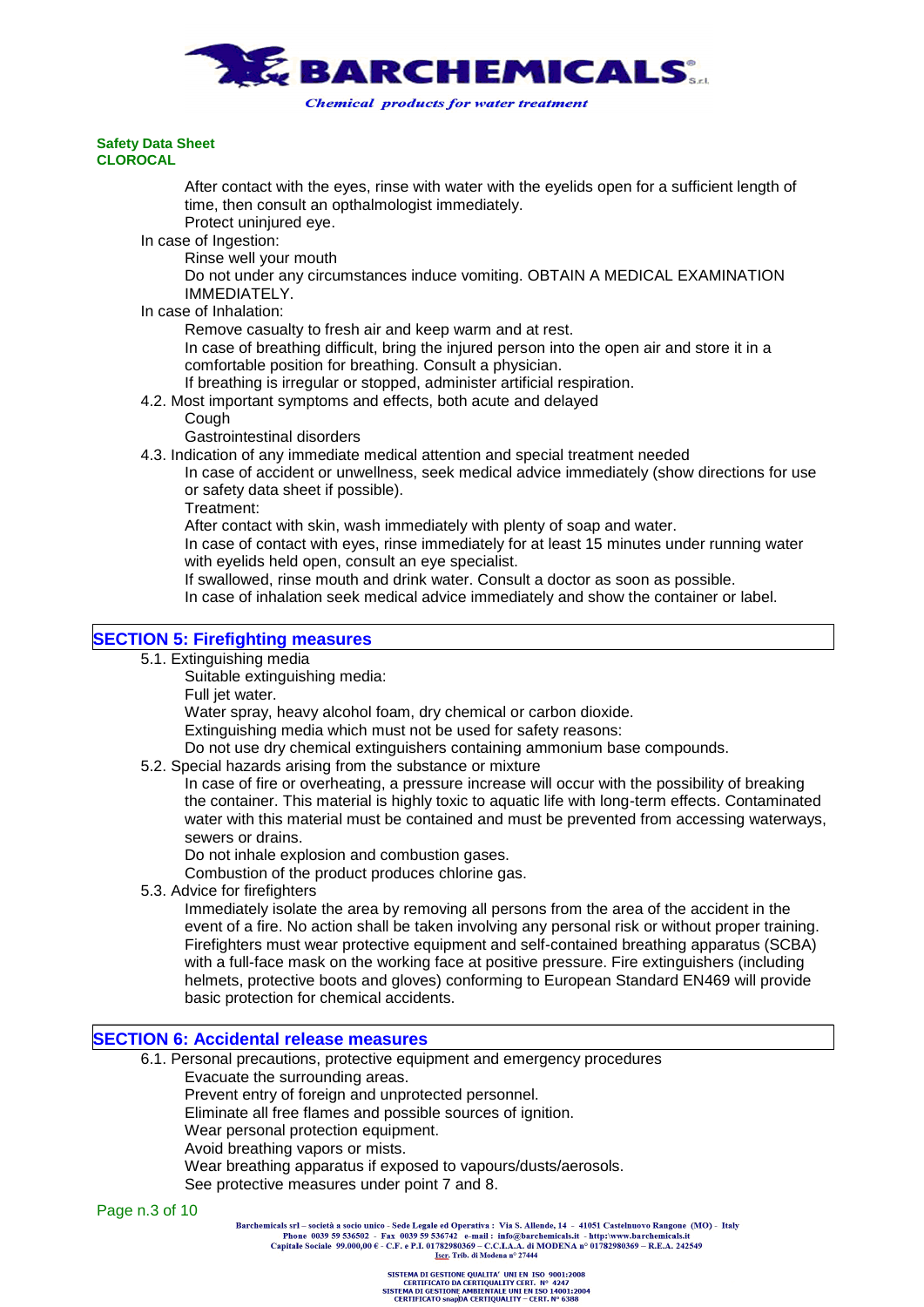

6.2. Environmental precautions

Do not allow to enter into soil/subsoil. Do not allow to enter into surface water or drains. Retain contaminated washing water and dispose it.

In case of gas escape or of entry into waterways, soil or drains, inform the responsible authorities.

6.3. Methods and material for containment and cleaning up

Stop the escape if there is no risk. Move the containers from the spill area. Get closer to the source of overwhelming emission. Prevent spills in sewage systems, waterways, basements or restricted areas. Wash and convey the spilled amounts in a waste treatment plant. Collect with the shovel and place in suitable containers for disposal. Avoid dust formation. After cleaning each trace with water. Eliminate in compliance with the applicable standard. Dispose of contaminated material in suitable containers and start waste disposal. After collection, rinse the area and materials with water by retrieving the water used and, if necessary, dispose of it in authorized plants.

- 6.4. Reference to other sections
	- See also section 8 and 13

# **SECTION 7: Handling and storage**

- 7.1. Precautions for safe handling
	- Avoid contact with skin and eyes, inhalation of vapours and mists.
	- Don't use empty container before they have been cleaned.

Before making transfer operations, assure that there aren't any incompatible material residuals in the containers.

Contamined clothing should be changed before entering eating areas.

Do not eat or drink while working.

See also section 8 for recommended protective equipment.

7.2. Conditions for safe storage, including any incompatibilities

Store at room temperature in a ventilated place, away from direct sunlight and away from heat sources.

Store at below 20 °C. Keep away from unguarded flame and heat sources. Avoid direct exposure to sunlight.

Keep away from unguarded flame, sparks, and heat sources. Avoid direct exposure to sunlight.

Keep away from food, drink and feed.

- Incompatible materials:
- Keep away from acids.

Keep away from combustible materials.

Instructions as regards storage premises:

Cool and adequately ventilated.

- 7.3. Specific end use(s)
	- See section 1.2.

## **SECTION 8: Exposure controls/personal protection**

- 8.1. Control parameters
	- No occupational exposure limit available
- DNEL Exposure Limit Values

N.A.

PNEC Exposure Limit Values

N.A.

8.2. Exposure controls

Eye/face protection:

Eye glasses with side protection.EN166

Protection for skin:

Wear clothing that provide comprehensive protection to the skin, eg. cotton, rubber, PVC or viton.

Protection for hands:

Page n.4 of 10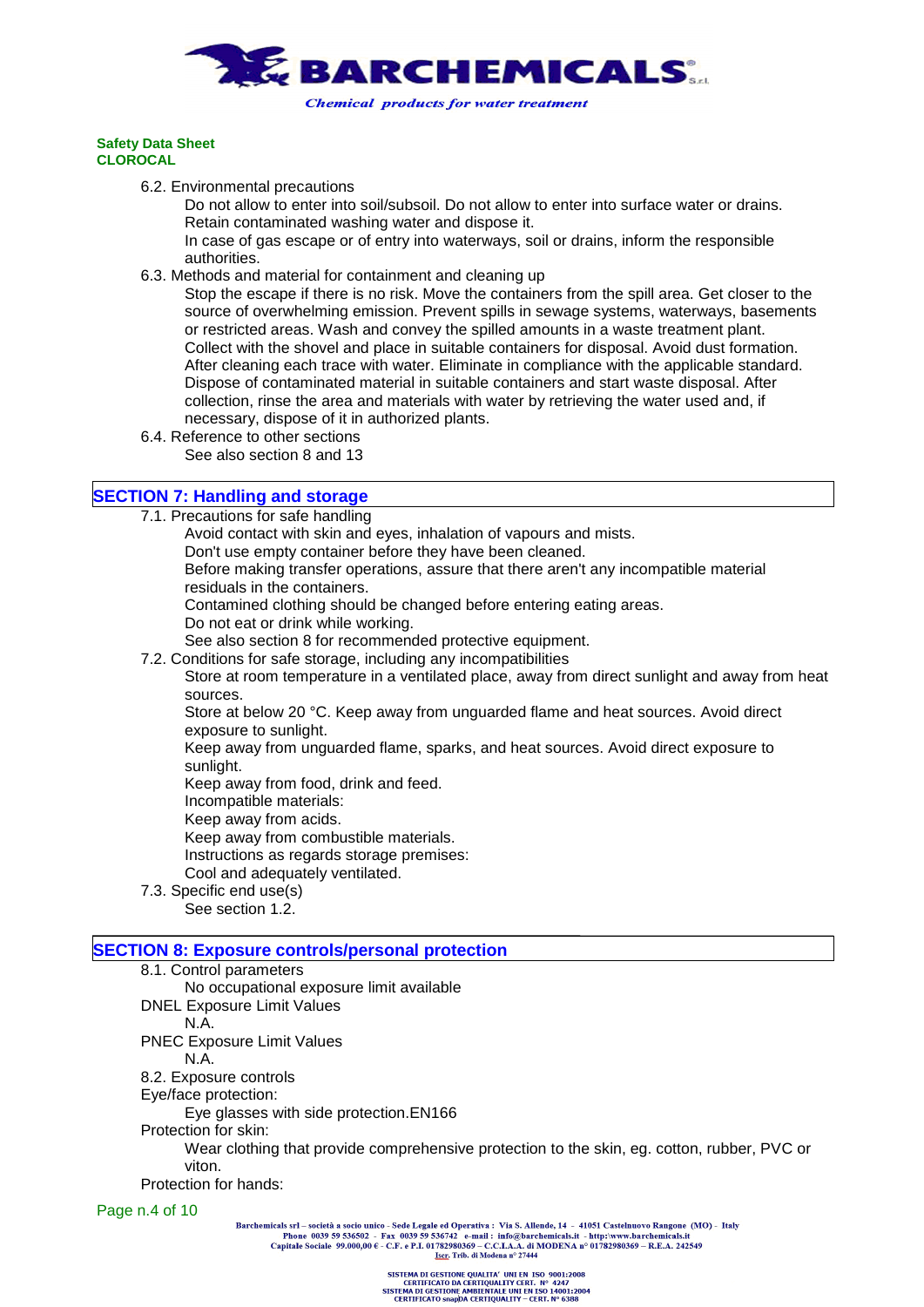

**Chemical products for water treatment** 

#### **Safety Data Sheet CLOROCAL**

Gloves resistant to chemicals. EN 374

Respiratory protection:

Full face mask with a chlorine filter.

Mesh with filter P2 (white), medium retention capacity, for irritating or harmful particles or aerosols (EN143).

Thermal Hazards:

Not applicable (the product is handled at room temperature)

Environmental exposure controls:

Do not allow the product to be absorbed from the soil or from entering waterways or sewers. Do not let product enter drains. Discharge into the environment must be avoided. Appropriate engineering controls:

Ensure adequate ventilation. Comply with the maximum concentration values in the workplace.

Predict the presence of showers and eye wash fountains at the workplace.

## **SECTION 9: Physical and chemical properties**

9.1. Information on basic physical and chemical properties

| <b>Properties</b>            | Value                | Method:        | Notes:             |
|------------------------------|----------------------|----------------|--------------------|
| Appearance and colour:       | White grains         | $-$            | $-$                |
| Odour:                       | Characteristic       | $\overline{a}$ | -−                 |
| Odour threshold:             | Not Available        | $-$            |                    |
| pH:                          | 11.5                 | $-$            | at 25 $°C$         |
| Melting point / freezing     | $100^{\circ}$ C      | --             |                    |
| point:                       |                      |                |                    |
| Initial boiling point and    | N.A.                 | --             | --                 |
| boiling range:               |                      |                |                    |
| Flash point:                 | N.A.                 | $-$            | --                 |
| Evaporation rate:            | N.A.                 | $-$            | --                 |
| Solid/gas flammability:      | N.A.                 | --             | --                 |
| Upper/lower flammability     | N.A.                 | --             | --                 |
| or explosive limits:         |                      |                |                    |
| Vapour pressure:             | Not Available        | Ξ.             | $-$                |
| Vapour density:              | Not Available        | $-$            | --                 |
| Relative density:            | $2.35$ g/ml          | --             | at 20 °C           |
| Solubility in water:         | 217 g/l              | $-$            | at 20 $^{\circ}$ C |
| Solubility in oil:           | <b>Not Available</b> | --             | --                 |
| Partition coefficient (n-    | N.A.                 | --             | --                 |
| octanol/water):              |                      |                |                    |
| Auto-ignition temperature:   | Not Available        | $-$            | $-$                |
| Decomposition                | 170 - 180 °C         | $-$            | --                 |
| temperature:                 |                      |                |                    |
| Viscosity:                   | N.A.                 | $\overline{a}$ | --                 |
| <b>Explosive properties:</b> | Non Explosive        | --             |                    |
|                              | Product              |                |                    |
| Oxidizing properties:        | Compression          | --             | --                 |
|                              | Product              |                |                    |

## 9.2. Other information

| <b>Properties</b> | Value       | Method: | Notes: |
|-------------------|-------------|---------|--------|
| Miscibility:      | N.A.        | $- -$   | $- -$  |
| Fat Solubility:   | N.A.        | $- -$   | $- -$  |
| Conductivity:     | <b>N.A.</b> | $- -$   | $- -$  |
| Substance Groups  | N.A.        | $- -$   | $- -$  |

Page n.5 of 10

Barchemicals srl – società a socio unico - Sede Legale ed Operativa : Via S. Allende, 14 - 41051 Castelnuovo Rangone (MO) - Italy<br>Phone 0039 59 536502 - Fax 0039 59 536742 e-mail : info@barchemicals.it - http://www.barche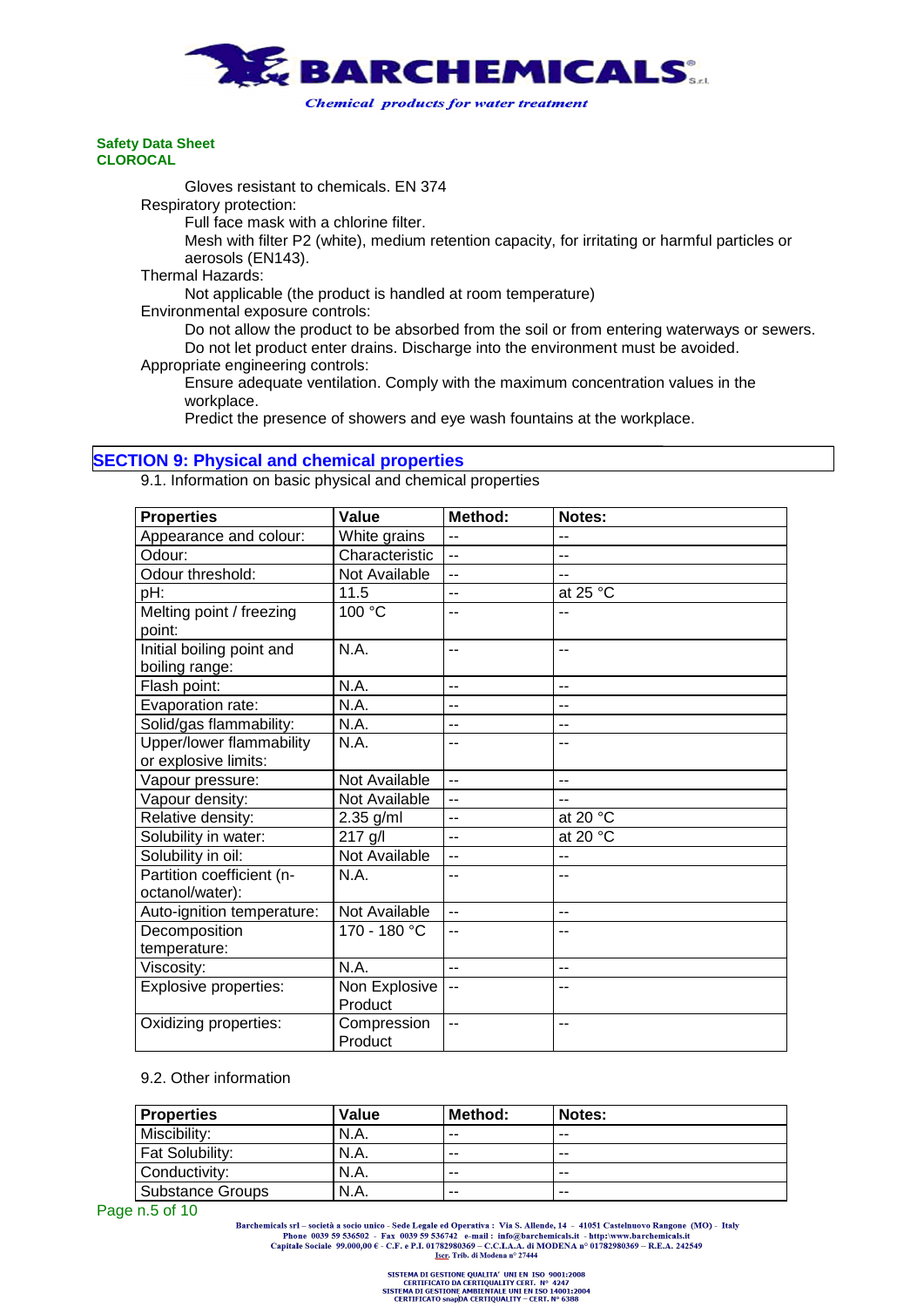

relevant properties

# **SECTION 10: Stability and reactivity**

- 10.1. Reactivity
	- oxidising substance: it enhances combustion of other substances May be corrosive to metals. Stable under normal conditions.
- 10.2. Chemical stability Stable under recommended storage and handling. Please refer to section 7 of the MSDS.
- 10.3. Possibility of hazardous reactions Never mix this product with organic chlorine in the same container (Trichloro and Dichloro). Explosion hazard: alcohol, ethanol, organic substances, methanol. Intense reaction with: ammonium compounds, halogenated hydrocarbons, phenol, reducing
	- agents, nitroderivatives, strong oxidants and flammable substances.
	- 10.4. Conditions to avoid Do not mix with acids. It can be produced toxic gases (chlorine).
	- 10.5. Incompatible materials organic substances. Products containing nitrogen (ammonia, urea etc.) Reducing agents.
	- 10.6. Hazardous decomposition products Oxygen. Chlorine.

# **SECTION 11: Toxicological information**

11.1. Information on toxicological effects

Toxicological information of the substance:

calcium hypochlorite - CAS: 7778-54-3

a) acute toxicity:

Test: LD50 - Route: Oral - Species: Rat = 850 mg/kg - Duration: 1h

Test: LD50 - Route: Skin - Species: Rabbit > 2000 mg/kg - Duration: 1h

- Test: LD50 Route: Inhalation Species: Rat = 1300 mg/l
- b) skin corrosion/irritation:
	- Route: Skin Positive
- c) serious eye damage/irritation:

Positive

If not differently specified, the information required in Regulation (EU)2015/830 listed below must be considered as N.A.:

- a) acute toxicity;
- b) skin corrosion/irritation;
- c) serious eye damage/irritation;
- d) respiratory or skin sensitisation;
- e) germ cell mutagenicity;
- f) carcinogenicity;
- g) reproductive toxicity;
- h) STOT-single exposure;
- i) STOT-repeated exposure;
- j) aspiration hazard.

## **SECTION 12: Ecological information**

12.1. Toxicity

No information is available on the mixture as a whole. This is the information on ecotoxicological effects of the individual components. Molto tossico per i pesci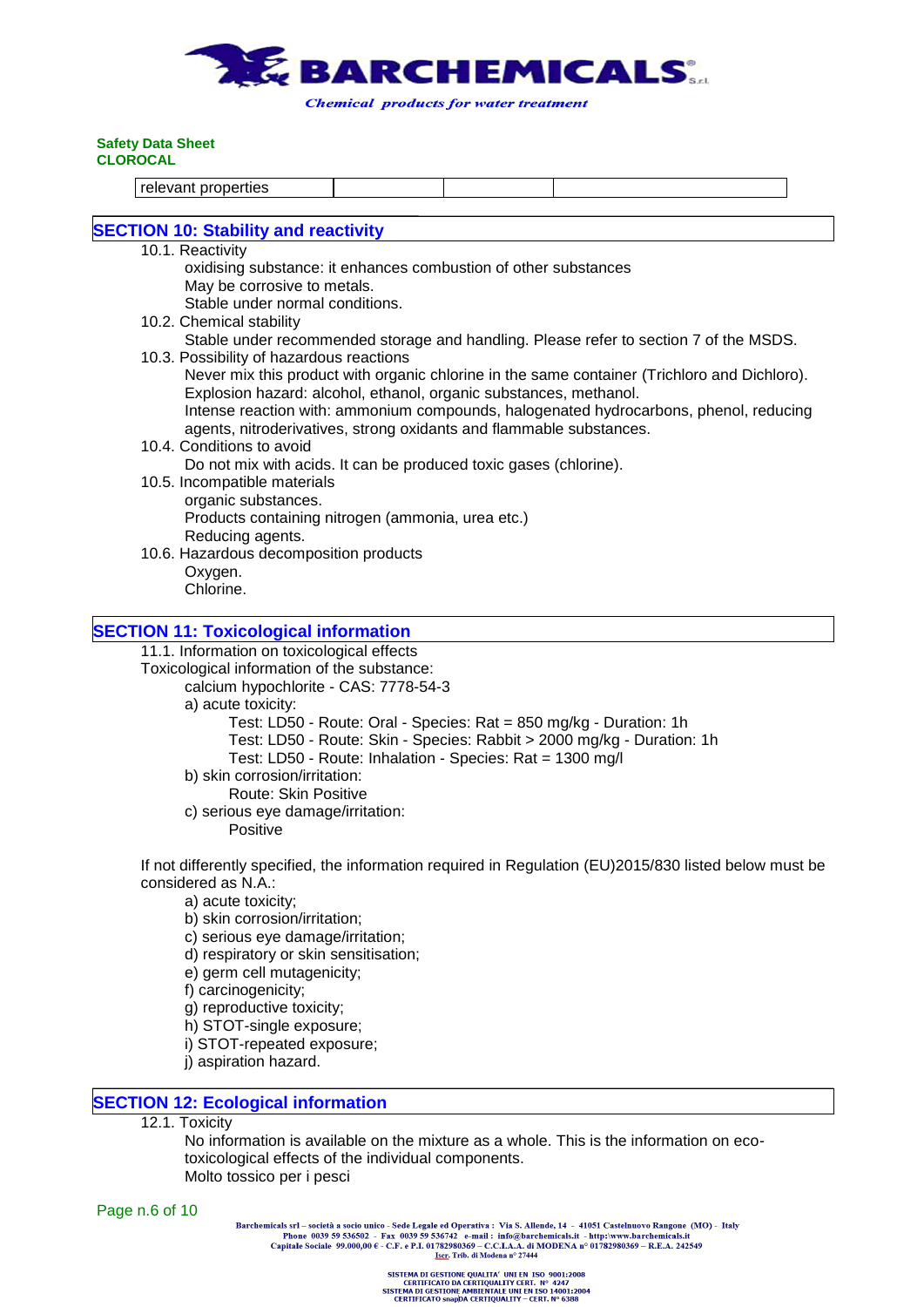

calcium hypochlorite - CAS: 7778-54-3 a) Aquatic acute toxicity: Endpoint: LC50 - Species: Bobwhite quail = 3474 mg/kg Endpoint: LC50 - Species: Daphnia = 0.11 mg/l - Duration h: 48 Endpoint: LC50 - Species: Bluegill sunfish = 0.088 mg/l - Duration h: 96 Endpoint: LC50 - Species: Rainbow trout = 0.16 mg/l - Duration h: 96 calcium hypochlorite - CAS: 7778-54-3 a) Aquatic acute toxicity: Endpoint: LC50 - Species: Bobwhite quail = 3474 mg/kg Endpoint: LC50 - Species: Daphnia = 0.11 mg/l - Duration h: 48 Endpoint: LC50 - Species: Bluegill sunfish = 0.088 mg/l - Duration h: 96 Endpoint: LC50 - Species: Rainbow trout = 0.16 mg/l - Duration h: 96 12.2. Persistence and degradability N.A. 12.3. Bioaccumulative potential N.A. 12.4. Mobility in soil N.A. 12.5. Results of PBT and vPvB assessment vPvB Substances: None - PBT Substances: None 12.6. Other adverse effects

None

# **SECTION 13: Disposal considerations**

```
13.1. Waste treatment methods
```
Recover, if possible. Send to authorised disposal plants or for incineration under controlled conditions. In so doing, comply with the local and national regulations currently in force.

## **SECTION 14: Transport information**



| 14.1. UN number                                                                                         |                                                                                                                                                             |
|---------------------------------------------------------------------------------------------------------|-------------------------------------------------------------------------------------------------------------------------------------------------------------|
| ADR-UN Number:                                                                                          | 3487                                                                                                                                                        |
| <b>IATA-UN Number:</b>                                                                                  | 3487                                                                                                                                                        |
| <b>IMDG-UN Number:</b>                                                                                  | 3487                                                                                                                                                        |
| 14.2. UN proper shipping name                                                                           |                                                                                                                                                             |
| ADR-Shipping Name:                                                                                      | CALCIUM HYPOCHLORITE, HYDRATED, CORROSIVE or<br>CALCIUM HYPOCHLORITE, HYDRATED MIXTURE,<br>CORROSIVE with not less than 5.5% but not more than 16%<br>water |
| IATA-Shipping Name:                                                                                     | CALCIUM HYPOCHLORITE, HYDRATED, CORROSIVE or<br>CALCIUM HYPOCHLORITE, HYDRATED MIXTURE,<br>CORROSIVE with not less than 5.5% but not more than 16%<br>water |
| <b>IMDG-Shipping Name:</b>                                                                              | CALCIUM HYPOCHLORITE, HYDRATED, CORROSIVE or<br>CALCIUM HYPOCHLORITE, HYDRATED MIXTURE,<br>CORROSIVE with not less than 5.5% but not more than 16%<br>water |
| 14.3. Transport hazard class(es)<br>ADR-Class:<br>ADR - Hazard identification number: 58<br>IATA-Class: | 5.1<br>5.1                                                                                                                                                  |
|                                                                                                         |                                                                                                                                                             |

Page n.7 of 10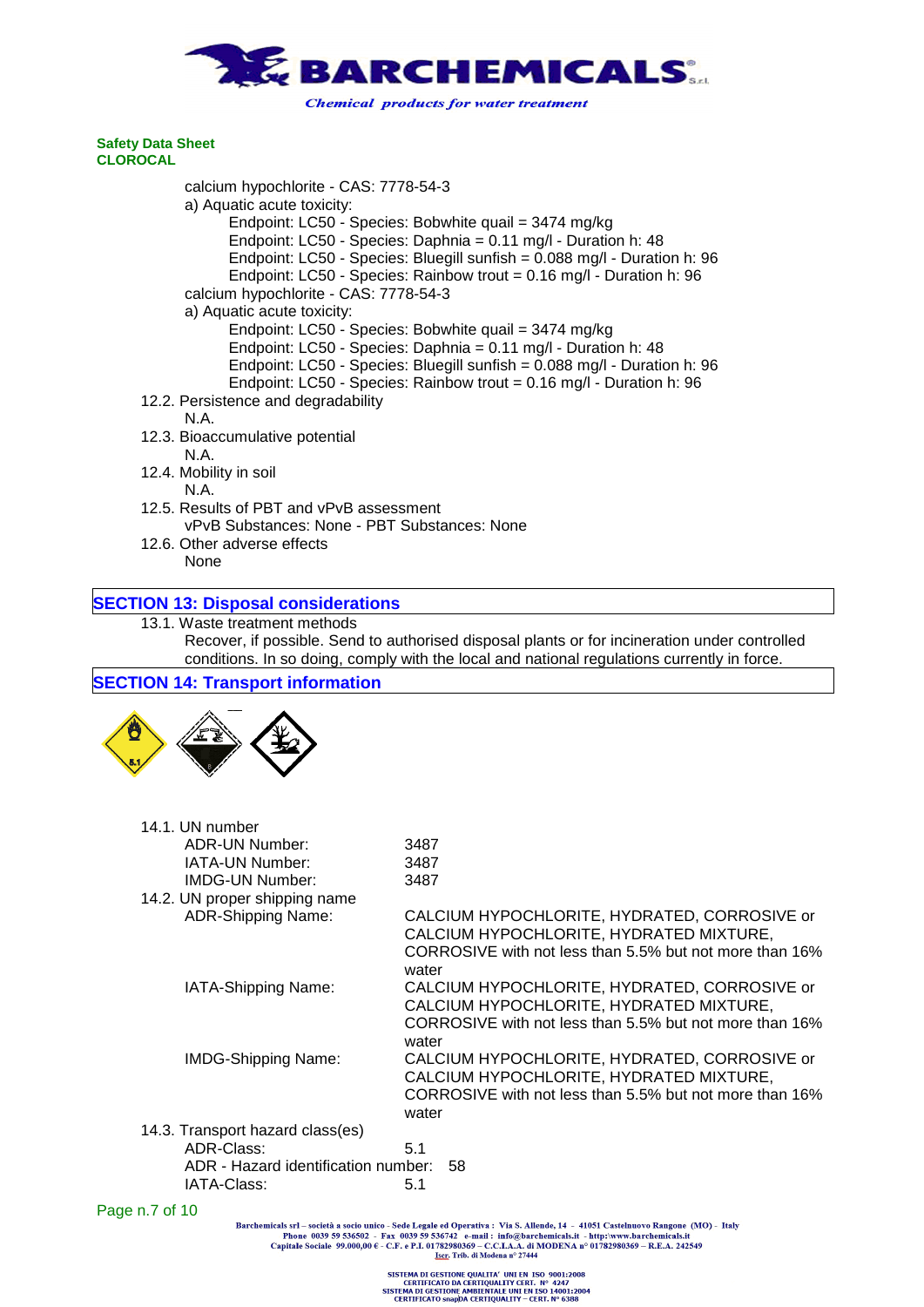

| IATA-Label:                                                              | $5.1 + 8$                |
|--------------------------------------------------------------------------|--------------------------|
| IMDG-Class:                                                              | 5.1                      |
| 14.4. Packing group                                                      |                          |
| <b>ADR-Packing Group:</b>                                                | Ш                        |
| IATA-Packing group:                                                      | Ш                        |
| IMDG-Packing group:                                                      | Ш                        |
| 14.5. Environmental hazards                                              |                          |
| <b>ADR-Enviromental Pollutant:</b>                                       | Yes                      |
| IMDG-Marine pollutant:                                                   | <b>Marine Pollutant</b>  |
| 14.6. Special precautions for user                                       |                          |
| <b>ADR-Subsidiary risks:</b>                                             | 8                        |
| ADR-S.P.:                                                                | 314 322                  |
| ADR-Transport category (Tunnel restriction code): 2 (E)                  |                          |
| IATA-Passenger Aircraft:                                                 | 558                      |
| IATA-Subsidiary risks:                                                   | 8                        |
| IATA-Cargo Aircraft:                                                     | 562                      |
| IATA-S.P.:                                                               | A136 A803                |
| IATA-ERG:                                                                | 5C                       |
| IMDG-EmS:                                                                | F-H -<br>,S-Q            |
|                                                                          | 8                        |
| IMDG-Subsidiary risks:                                                   |                          |
| IMDG-Stowage and handling:                                               | Category D SW1 SW11      |
| IMDG-Segregation:                                                        | SG35 SG38 SG49 SG53 SG60 |
| 14.7. Transport in bulk according to Annex II of Marpol and the IBC Code |                          |

N.A.

# **SECTION 15: Regulatory information**

15.1. Safety, health and environmental regulations/legislation specific for the substance or mixture Dir. 98/24/EC (Risks related to chemical agents at work) Dir. 2000/39/EC (Occupational exposure limit values) Regulation (EC) n. 1907/2006 (REACH) Regulation (EC) n. 1272/2008 (CLP) Regulation (EC) n. 790/2009 (ATP 1 CLP) and (EU) n. 758/2013 Regulation (EU) 2015/830 Regulation (EU) n. 286/2011 (ATP 2 CLP) Regulation (EU) n. 618/2012 (ATP 3 CLP) Regulation (EU) n. 487/2013 (ATP 4 CLP) Regulation (EU) n. 944/2013 (ATP 5 CLP) Regulation (EU) n. 605/2014 (ATP 6 CLP) Regulation (EU) n. 2015/1221 (ATP 7 CLP) Restrictions related to the product or the substances contained according to Annex XVII Regulation (EC) 1907/2006 (REACH) and subsequent modifications: Restrictions related to the product: No restriction. Restrictions related to the substances contained: No restriction.

Where applicable, refer to the following regulatory provisions : Directive 2012/18/EU (Seveso III) Regulation (EC) nr 648/2004 (detergents). Dir. 2004/42/EC (VOC directive)

Provisions related to directive EU 2012/18 (Seveso III): Seveso III category according to Annex 1, part 1 None

15.2. Chemical safety assessment

Page n.8 of 10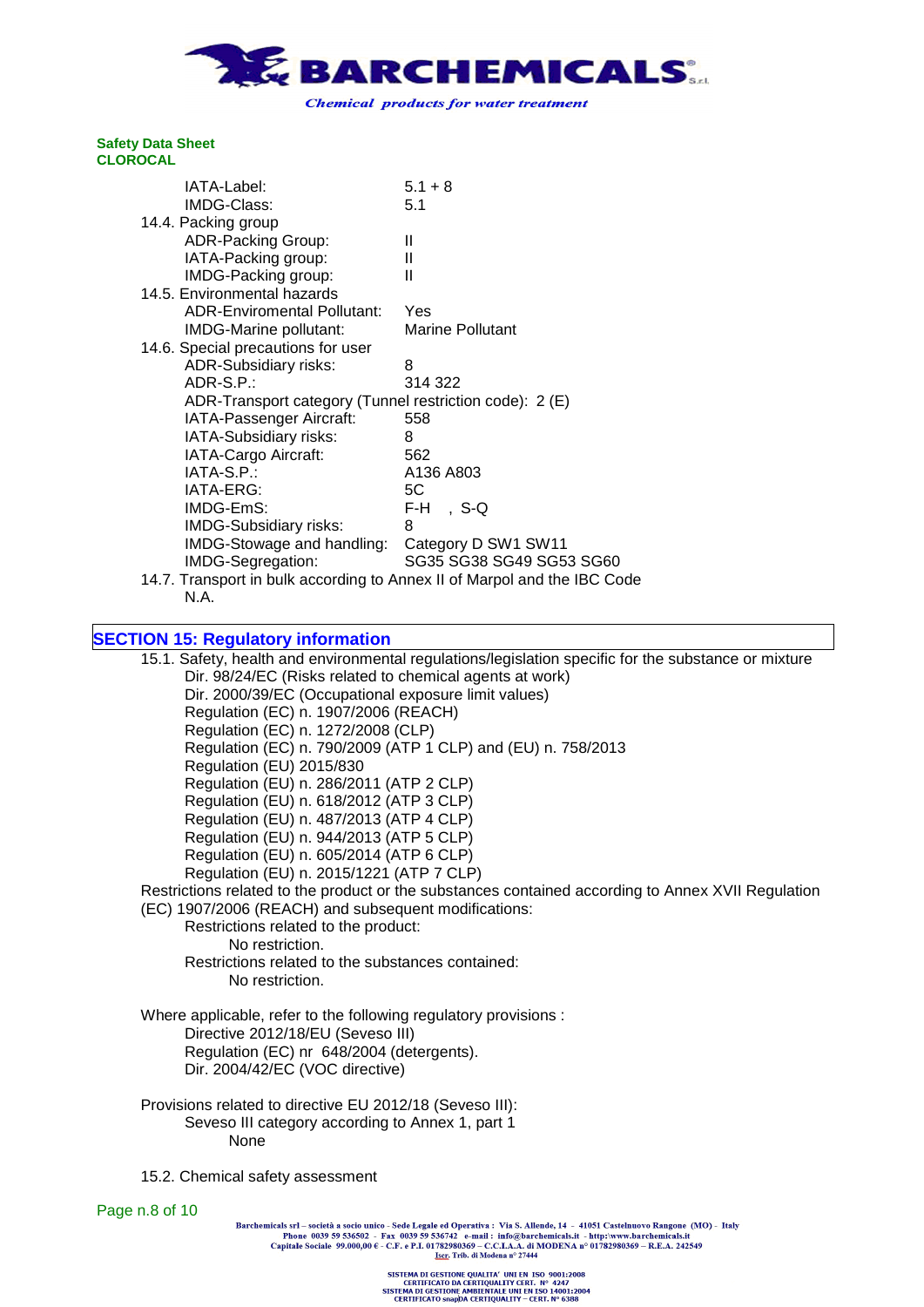

No Chemical Safety Assessment has been carried out for the substance.

#### **SECTION 16: Other information**

## **For professional use.**

Full text of phrases referred to in Section 3:

H272 May intensify fire; oxidiser. H302 Harmful if swallowed. H314 Causes severe skin burns and eye damage. H400 Very toxic to aquatic life. EUH031 Contact with acids liberates toxic gas.

| <b>Hazard class and</b> | Code       | <b>Description</b>                |
|-------------------------|------------|-----------------------------------|
| hazard category         |            |                                   |
| $Ox.$ Sol. 2            | 2.14/2     | Oxidising solid, Category 2       |
| Acute Tox. 4            | 3.1/4/Oral | Acute toxicity (oral), Category 4 |
| Skin Corr. 1A           | 3.2/1A     | Skin corrosion, Category 1A       |
| Aquatic Acute 1         | 4.1/A1     | Acute aquatic hazard, category 1  |

This document was prepared by a competent person who has received appropriate training. Main bibliographic sources:

ECDIN - Environmental Chemicals Data and Information Network - Joint Research Centre, Commission of the European Communities

SAX's DANGEROUS PROPERTIES OF INDUSTRIAL MATERIALS - Eight Edition - Van Nostrand Reinold

Liability exclusion clause: The information contained herein is based on our state of knowledge at the above-specified date. It refers solely to the product indicated and constitutes no guarantee of particular quality.

It is the duty of the user to ensure that this information is appropriate and complete with respect to the specific use intended.

This MSDS cancels and replaces any preceding release.

For professional use.

| ADR:        | European Agreement concerning the International Carriage of               |
|-------------|---------------------------------------------------------------------------|
|             | Dangerous Goods by Road.                                                  |
| CAS:        | Chemical Abstracts Service (division of the American Chemical             |
|             | Society).                                                                 |
| CLP:        | Classification, Labeling, Packaging.                                      |
| DNEL:       | Derived No Effect Level.                                                  |
| EINECS:     | European Inventory of Existing Commercial Chemical Substances.            |
| GefStoffVO: | Ordinance on Hazardous Substances, Germany.                               |
| GHS:        | Globally Harmonized System of Classification and Labeling of              |
|             | Chemicals.                                                                |
| IATA:       | International Air Transport Association.                                  |
| IATA-DGR:   | Dangerous Goods Regulation by the "International Air Transport"           |
|             | Association" (IATA).                                                      |
| ICAO:       | International Civil Aviation Organization.                                |
| ICAO-TI:    | Technical Instructions by the "International Civil Aviation Organization" |
|             | $(ICAO)$ .                                                                |
| IMDG:       | International Maritime Code for Dangerous Goods.                          |
| INCI:       | International Nomenclature of Cosmetic Ingredients.                       |
| KSt:        | Explosion coefficient.                                                    |
| LC50:       | Lethal concentration, for 50 percent of test population.                  |
| LD50:       | Lethal dose, for 50 percent of test population.                           |

Page n.9 of 10